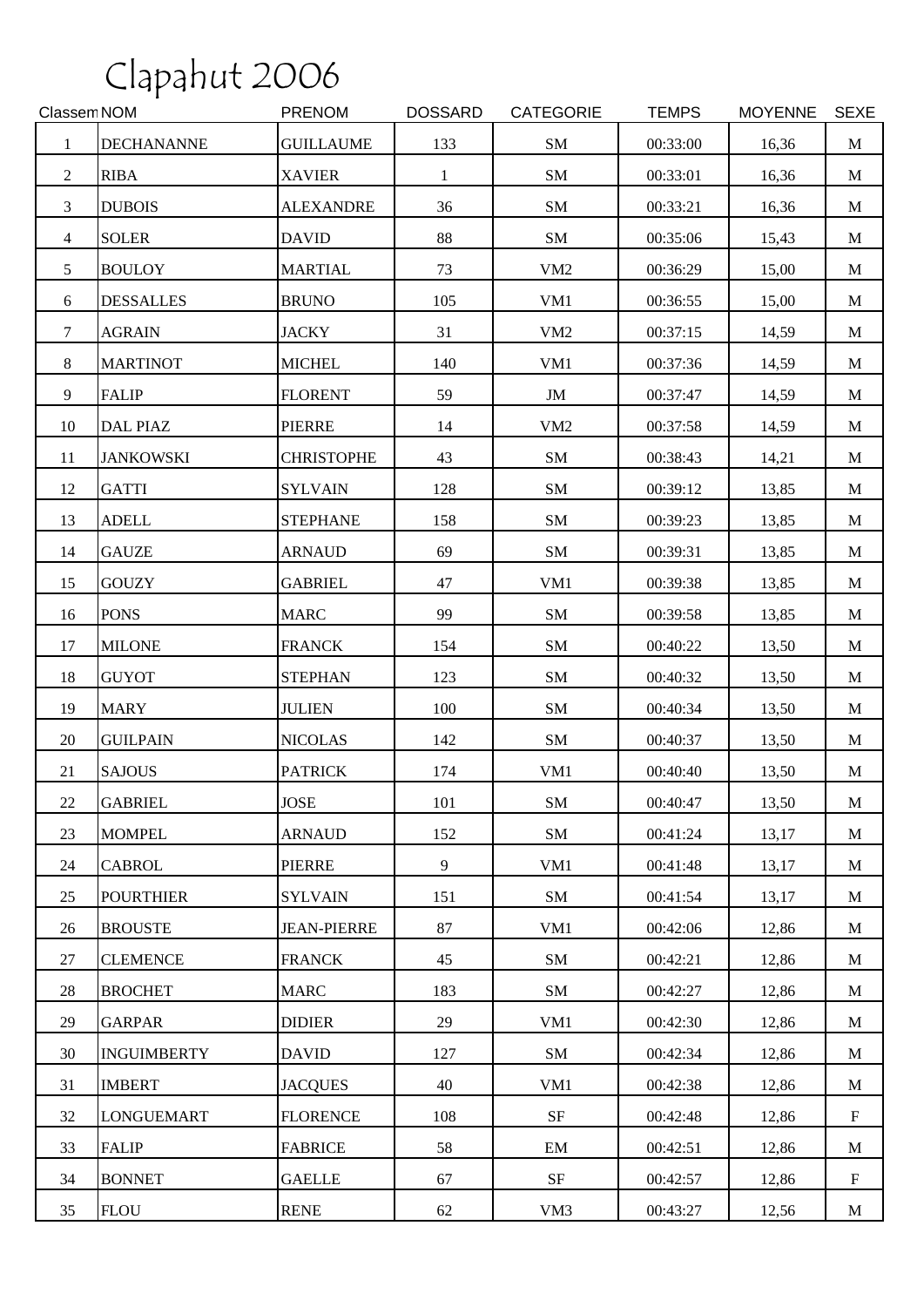| Classem NOM |                      | <b>PRENOM</b>      | <b>DOSSARD</b> | <b>CATEGORIE</b> | <b>TEMPS</b> | <b>MOYENNE</b> | <b>SEXE</b> |
|-------------|----------------------|--------------------|----------------|------------------|--------------|----------------|-------------|
| 36          | <b>SLJIUIC</b>       | <b>JEROME</b>      | 64             | SM               | 00:43:32     | 12,56          | M           |
| 37          | <b>STOUVENEL</b>     | <b>CHRISTOPHE</b>  | 70             | VM1              | 00:43:41     | 12,56          | M           |
| 38          | <b>CASTEL</b>        | <b>ROBERT</b>      | 46             | VM3              | 00:43:46     | 12,56          | M           |
| 39          | <b>REILLA</b>        | <b>HENRI</b>       | 60             | VM <sub>2</sub>  | 00:44:04     | 12,27          | M           |
| 40          | <b>DAUBIN</b>        | <b>EMMANUEL</b>    | 91             | EM               | 00:44:11     | 12,27          | M           |
| 41          | <b>COTS</b>          | <b>CYRIL</b>       | 129            | EM               | 00:44:15     | 12,27          | M           |
| 42          | <b>CRASSOUS</b>      | <b>GILLES</b>      | $\mathfrak{Z}$ | VM1              | 00:44:17     | 12,27          | M           |
| 43          | <b>DUBOIS</b>        | <b>ALAIN</b>       | 37             | VM1              | 00:44:22     | 12,27          | M           |
| 44          | <b>HELLE</b>         | <b>FRANCOIS</b>    | 81             | VM1              | 00:44:25     | 12,27          | M           |
| 45          | <b>SAISSET</b>       | <b>ANNE</b>        | 153            | $\rm{SF}$        | 00:44:28     | 12,27          | $\mathbf F$ |
| 46          | <b>BENET</b>         | <b>GILBERT</b>     | 82             | VM1              | 00:44:30     | 12,27          | M           |
| 47          | <b>MARTI</b>         | <b>SABINNE</b>     | 135            | VF1              | 00:44:44     | 12,27          | $\mathbf F$ |
| 48          | <b>CHAUBET</b>       | <b>JEAN MICHEL</b> | $\overline{2}$ | VM1              | 00:44:48     | 12,27          | M           |
| 49          | <b>ORDONO</b>        | <b>RICHARD</b>     | 104            | ${\bf SM}$       | 00:44:59     | 12,27          | M           |
| 50          | <b>MERLIN</b>        | <b>SOPHIE</b>      | 23             | VF1              | 00:45:02     | 12,00          | $\mathbf F$ |
| 51          | <b>LAGUILLETTE</b>   | <b>LAURENCE</b>    | 48             | $\rm{SF}$        | 00:45:09     | 12,00          | $\mathbf F$ |
| 52          | <b>LONDEIX</b>       | <b>JEAN-MICHEL</b> | 139            | VM1              | 00:45:11     | 12,00          | M           |
| 53          | <b>CHENOT</b>        | <b>PASCAL</b>      | 54             | SM               | 00:45:13     | 12,00          | M           |
| 54          | PAUL                 | <b>JEAN MARIE</b>  | 173            | VM <sub>2</sub>  | 00:45:23     | 12,00          | M           |
| 55          | <b>GACH</b>          | PIERRE-HENRI       | 92             | SM               | 00:45:31     | 12,00          | M           |
| 56          | <b>SALVADOR</b>      | <b>GILBERT</b>     | 179            | VM3              | 00:45:46     | 12,00          | M           |
| 57          | <b>EL BAHRI</b>      | <b>FRANCOIS</b>    | 107            | VM1              | 00:46:04     | 11,74          | $\mathbf M$ |
| 58          | <b>JAMBOU</b>        | <b>RENE</b>        | 182            | VM1              | 00:46:30     | 11,74          | M           |
| 59          | <b>SALBAN</b>        | <b>CHRISTIAN</b>   | 98             | SM               | 00:46:31     | 11,74          | M           |
| 60          | <b>MUSIALEK</b>      | <b>STEPHANE</b>    | 178            | SM               | 00:46:33     | 11,74          | M           |
| 61          | <b>BOURDAIRE</b>     | <b>FRANTZ</b>      | 33             | VM <sub>2</sub>  | 00:46:40     | 11,74          | M           |
| 62          | <b>BOYER</b>         | <b>JEAN-PIERRE</b> | 109            | VM <sub>2</sub>  | 00:46:43     | 11,74          | M           |
| 63          | <b>STEFANINI</b>     | <b>SERGE</b>       | 56             | VM1              | 00:46:56     | 11,74          | M           |
| 64          | <b>VALVERDE</b>      | <b>DANIEL</b>      | 111            | SM               | 00:47:08     | 11,49          | M           |
| 65          | <b>REY</b>           | <b>OLIVIER</b>     | 20             | SM               | 00:47:12     | 11,49          | M           |
| 66          | <b>AUZIER</b>        | <b>DENIS</b>       | 50             | SM               | 00:47:16     | 11,49          | M           |
| 67          | <b>CAUSSE</b>        | <b>MARLENE</b>     | 49             | $\rm EF$         | 00:47:19     | 11,49          | $\mathbf F$ |
| 68          | <b>MARTY</b>         | <b>LAURENT</b>     | 32             | VM1              | 00:47:22     | 11,49          | M           |
| 69          | <b>DELPUECH</b>      | <b>BERTRAND</b>    | 44             | SM               | 00:47:23     | 11,49          | M           |
| 70          | <b>VANDERMEERSEN</b> | <b>THIERRY</b>     | 24             | VM1              | 00:47:30     | 11,49          | M           |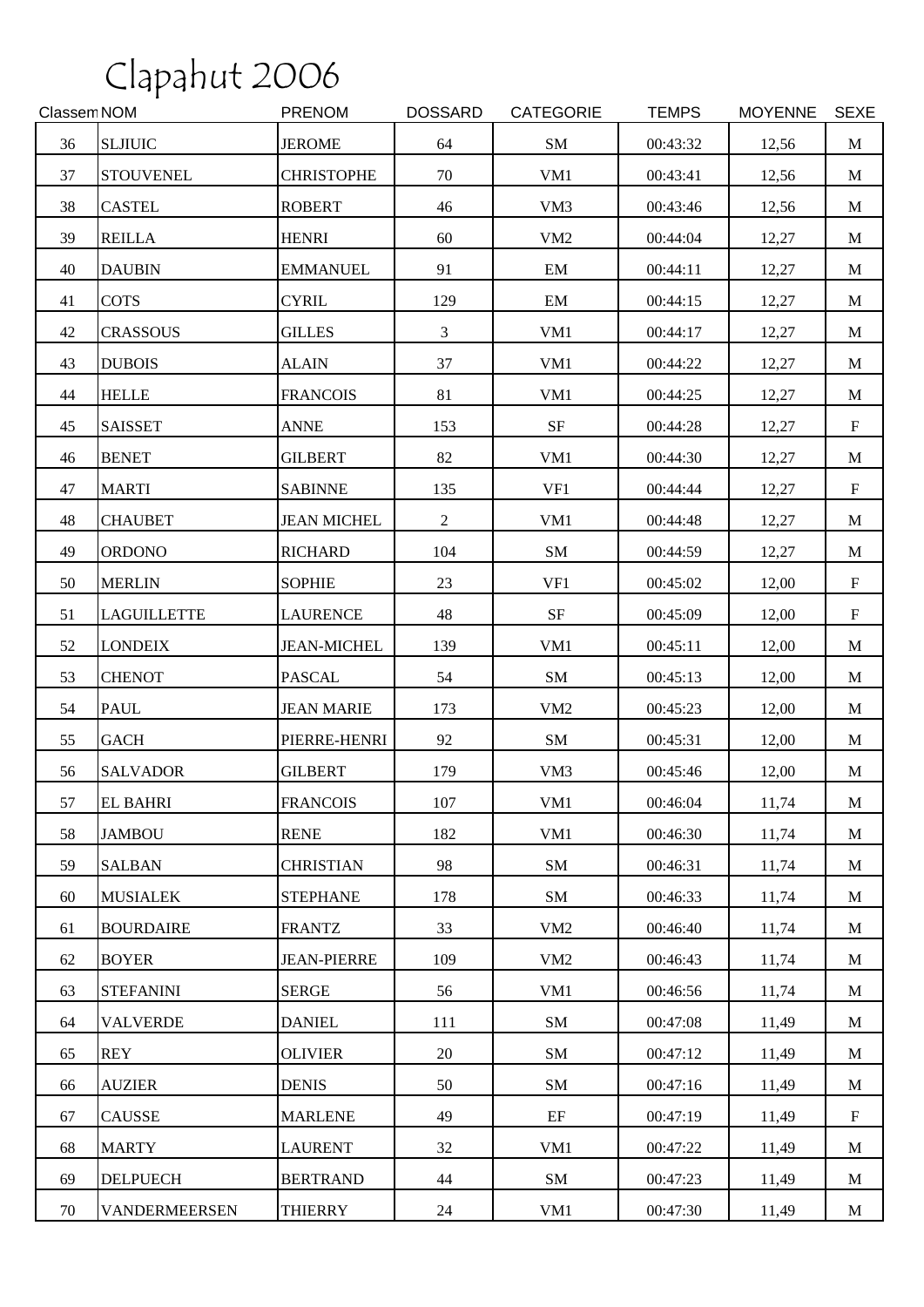| Classem NOM |                     | PRENOM             | <b>DOSSARD</b> | <b>CATEGORIE</b> | <b>TEMPS</b> | <b>MOYENNE</b> | <b>SEXE</b>               |
|-------------|---------------------|--------------------|----------------|------------------|--------------|----------------|---------------------------|
| 71          | <b>GARCIA</b>       | <b>THERESE</b>     | 121            | VF1              | 00:47:36     | 11,49          | $\boldsymbol{\mathrm{F}}$ |
| 72          | <b>BELZONS</b>      | <b>JOHANNA</b>     | 21             | $\rm{SF}$        | 00:47:41     | 11,49          | $\mathbf F$               |
| 73          | <b>SAUTIER</b>      | <b>SERGE</b>       | 134            | VM1              | 00:48:23     | 11,25          | M                         |
| 74          | <b>ALAUX</b>        | <b>ARLETTE</b>     | 52             | VF1              | 00:48:38     | 11,25          | $\mathbf F$               |
| 75          | <b>HERARD</b>       | <b>ALAIN</b>       | 89             | VM1              | 00:48:42     | 11,25          | M                         |
| 76          | <b>GORGONI</b>      | <b>JEAN-CLAUDE</b> | 97             | VM3              | 00:48:44     | 11,25          | M                         |
| 77          | <b>ESTEVENY</b>     | <b>LOUIS</b>       | $\tau$         | VM <sub>2</sub>  | 00:48:45     | 11,25          | M                         |
| 78          | <b>EVANS</b>        | <b>CLAUDE</b>      | 120            | VM3              | 00:48:47     | 11,25          | M                         |
| 79          | <b>CHENE</b>        | <b>ALAIN</b>       | 184            | VM1              | 00:48:52     | 11,25          | M                         |
| 80          | <b>MARTIN</b>       | <b>MARC</b>        | 130            | VM1              | 00:48:54     | 11,25          | M                         |
| 81          | <b>MARTIN</b>       | <b>CHRISTOPHE</b>  | 71             | SM               | 00:48:59     | 11,25          | M                         |
| 82          | PI                  | <b>VALERIE</b>     | 63             | VF1              | 00:49:03     | 11,02          | $\mathbf F$               |
| 83          | <b>MILHAN</b>       | <b>DIDIER</b>      | 68             | VM <sub>2</sub>  | 00:49:05     | 11,02          | M                         |
| 84          | <b>SOLER</b>        | <b>CEDRIC</b>      | 149            | SM               | 00:49:06     | 11,02          | M                         |
| 85          | <b>DE RUBEIS</b>    | <b>STELINA</b>     | 163            | VF1              | 00:49:07     | 11,02          | $\mathbf F$               |
| 86          | <b>DIADHIOU</b>     | <b>DANIEL</b>      | 42             | VM1              | 00:49:08     | 11,02          | M                         |
| 87          | <b>SILVESTRI</b>    | <b>GERARD</b>      | 148            | SM               | 00:49:09     | 11,02          | $\mathbf M$               |
| 88          | <b>CABANNES</b>     | <b>BERNARD</b>     | 96             | VM <sub>2</sub>  | 00:49:16     | 11,02          | M                         |
| 89          | <b>BALUE</b>        | <b>FREDERIC</b>    | 176            | SM               | 00:49:27     | 11,02          | M                         |
| 90          | <b>CHARPENTIER</b>  | <b>FREDERIC</b>    | 175            | SM               | 00:49:38     | 11,02          | M                         |
| 91          | <b>LUCK</b>         | <b>WOLFANG</b>     | 177            | SM               | 00:49:43     | 11,02          | M                         |
| 92          | <b>TRUC</b>         | <b>MARCEL</b>      | 53             | VM <sub>2</sub>  | 00:49:46     | 11,02          | $\mathbf M$               |
| 93          | <b>ESCUDIER</b>     | <b>JEAN-LOUIS</b>  | 156            | VM2              | 00:49:52     | 11,02          | M                         |
| 94          | <b>BRAME</b>        | <b>CHRISTOPHE</b>  | 80             | VM1              | 00:49:58     | 11,02          | M                         |
| 95          | <b>CLIMENT</b>      | <b>MICHEL</b>      | 119            | SM               | 00:50:09     | 10,80          | M                         |
| 96          | <b>LAIRE</b>        | <b>JACKIE</b>      | 34             | VF <sub>2</sub>  | 00:50:18     | 10,80          | $\mathbf F$               |
| 97          | LAIRE               | <b>CHRISTIAN</b>   | 35             | VM <sub>2</sub>  | 00:50:20     | 10,80          | M                         |
| 98          | <b>DEVILLE</b>      | <b>PASCAL</b>      | 94             | SM               | 00:50:25     | 10,80          | $\mathbf M$               |
| 99          | <b>LAVIGNE</b>      | <b>ANDRE</b>       | 155            | VM <sub>2</sub>  | 00:50:36     | 10,80          | M                         |
| 100         | <b>HUBERT</b>       | <b>JEREMY</b>      | 112            | SM               | 00:50:38     | 10,80          | M                         |
| 101         | <b>COMBES</b>       | <b>CHRISTIAN</b>   | 57             | VM <sub>2</sub>  | 00:50:43     | 10,80          | M                         |
| 102         | <b>BEAUSEIGNEUR</b> | <b>THIERRY</b>     | 86             | VM1              | 00:50:47     | 10,80          | M                         |
| 103         | <b>AGRAIN</b>       | <b>CINDY</b>       | 30             | $\rm EF$         | 00:50:56     | 10,80          | $\mathbf F$               |
| 104         | <b>MACIAS</b>       | <b>ANTHONY</b>     | 160            | SM               | 00:50:58     | 10,80          | M                         |
| 105         | <b>IMBERT</b>       | <b>MURIEL</b>      | 41             | $\rm{SF}$        | 00:51:02     | 10,59          | $\mathbf F$               |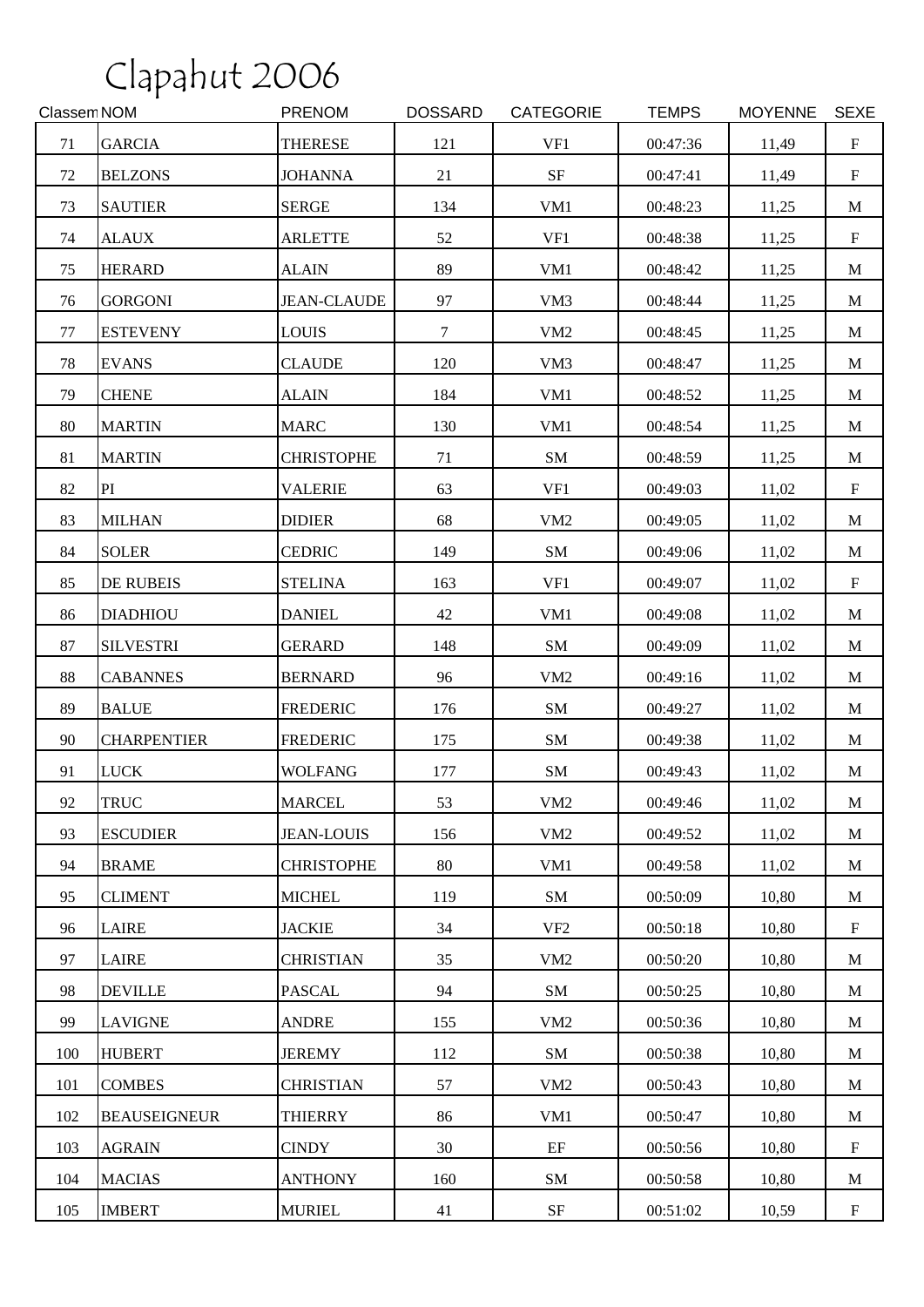| Classem NOM |                      | <b>PRENOM</b>      | <b>DOSSARD</b> | <b>CATEGORIE</b> | <b>TEMPS</b> | <b>MOYENNE</b> | <b>SEXE</b> |
|-------------|----------------------|--------------------|----------------|------------------|--------------|----------------|-------------|
| 106         | <b>ROCATCHER</b>     | <b>CLAUDE</b>      | 141            | VM <sub>2</sub>  | 00:51:08     | 10,59          | $\mathbf M$ |
| 107         | <b>AUSSILLOUS</b>    | <b>PHILIPPE</b>    | 51             | VM <sub>2</sub>  | 00:51:09     | 10,59          | M           |
| 108         | <b>BARROT MACOCO</b> | <b>DOMINIQUE</b>   | 83             | SM               | 00:51:54     | 10,59          | M           |
| 109         | <b>AGUZOU</b>        | <b>OLIVIER</b>     | 116            | VM1              | 00:51:55     | 10,59          | M           |
| 110         | <b>COTTET EMARD</b>  | <b>JEAN PIERRE</b> | 25             | VM3              | 00:52:02     | 10,38          | M           |
| 111         | <b>SCHIAVI</b>       | <b>LUIGI</b>       | 11             | VM <sub>2</sub>  | 00:52:06     | 10,38          | M           |
| 112         | <b>GRANIZO</b>       | <b>MICHEL</b>      | 16             | VM3              | 00:52:10     | 10,38          | M           |
| 113         | <b>SCANDOLA</b>      | <b>DANIEL</b>      | 10             | VM <sub>2</sub>  | 00:52:12     | 10,38          | M           |
| 114         | <b>MIRA</b>          | <b>JEAN LUC</b>    | 180            | SM               | 00:52:29     | 10,38          | $\mathbf M$ |
| 115         | <b>ROUCH</b>         | <b>SEBASTIEN</b>   | 19             | SM               | 00:52:47     | 10,38          | $\mathbf F$ |
| 116         | <b>PONS</b>          | <b>CLAUDE</b>      | 55             | VM3              | 00:52:51     | 10,38          | M           |
| 117         | <b>SAJUS</b>         | <b>THIERRY</b>     | 126            | ${\bf SM}$       | 00:52:53     | 10,38          | M           |
| 118         | <b>DE RUBEIS</b>     | <b>HUGUES</b>      | 164            | VM1              | 00:53:10     | 10,19          | M           |
| 119         | <b>MARTI</b>         | <b>ROMAIN</b>      | 136            | CM               | 00:53:58     | 10,19          | M           |
| 120         | <b>MARTI</b>         | <b>LIBERTO</b>     | 137            | VM1              | 00:54:18     | 10,00          | M           |
| 121         | <b>ESPARRE</b>       | <b>ANDRE</b>       | 15             | VM <sub>2</sub>  | 00:54:46     | 10,00          | M           |
| 122         | <b>FONT</b>          | <b>RAYMOND</b>     | $8\,$          | VM3              | 00:55:05     | 9,82           | M           |
| 123         | <b>GOUT</b>          | <b>VERONIQUE</b>   | 84             | VF1              | 00:55:23     | 9,82           | $\mathbf F$ |
| 124         | <b>GOUT</b>          | <b>PHILIPPE</b>    | 85             | SM               | 00:55:24     | 9,82           | M           |
| 125         | <b>POUSSARD</b>      | <b>FREDERIC</b>    | 39             | VM1              | 00:55:36     | 9,82           | $\mathbf M$ |
| 126         | <b>ALISON</b>        | <b>ANDRE</b>       | 166            | VM3              | 00:55:41     | 9,82           | M           |
| 127         | <b>DENIZOT</b>       | <b>ROLAND</b>      | 124            | VM3              | 00:55:46     | 9,82           | M           |
| 128         | <b>BREITENSTEIN</b>  | <b>ARNAUD</b>      | 132            | SM               | 00:55:47     | 9,82           | M           |
| 129         | <b>BERTON</b>        | <b>ALAIN</b>       | 102            | VM1              | 00:55:50     | 9,82           | M           |
| 130         | <b>HERARD</b>        | <b>VERONIQUE</b>   | 90             | VF1              | 00:55:52     | 9,82           | $\mathbf F$ |
| 131         | <b>BONNAFOUS</b>     | <b>JEREMY</b>      | 131            | SM               | 00:55:54     | 9,82           | M           |
| 132         | <b>CARERI</b>        | <b>XAVIER</b>      | 150            | SM               | 00:56:04     | 9,64           | M           |
| 133         | <b>EVMONT</b>        | <b>PATRICK</b>     | 93             | VM1              | 00:56:07     | 9,64           | M           |
| 134         | <b>ALDEBERT</b>      | <b>YVES</b>        | 61             | VM2              | 00:56:15     | 9,64           | M           |
| 135         | <b>REYNE</b>         | <b>DANIEL</b>      | 165            | VM <sub>2</sub>  | 00:56:29     | 9,64           | M           |
| 136         | <b>RTUL</b>          | <b>MAGALIE</b>     | 169            | VF1              | 00:57:18     | 9,47           | $\mathbf F$ |
| 137         | <b>ALLEGRE</b>       | <b>LIONEL</b>      | 162            | SM               | 00:57:30     | 9,47           | M           |
| 138         | <b>BOUSSUGE</b>      | <b>VIEGINIE</b>    | 146            | $\rm{SF}$        | 00:57:34     | 9,47           | $\mathbf F$ |
| 139         | <b>ROI</b>           | <b>CATHERINE</b>   | 66             | VM <sub>2</sub>  | 00:57:43     | 9,47           | M           |
| 140         | <b>MULERO</b>        | <b>CLAUDE</b>      | 65             | VM2              | 00:57:44     | 9,47           | M           |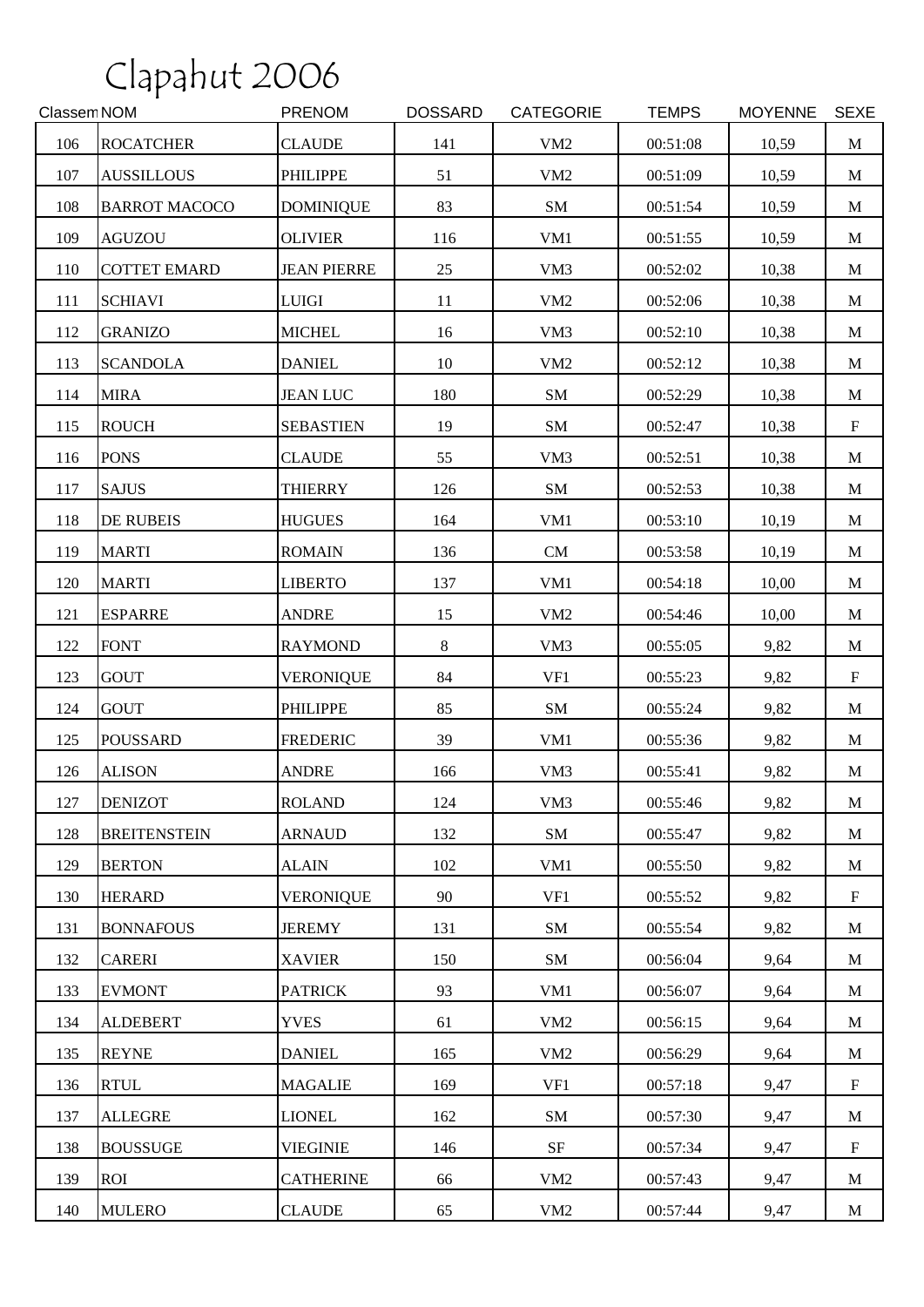| Classem NOM |                  | <b>PRENOM</b>     | <b>DOSSARD</b> | <b>CATEGORIE</b> | <b>TEMPS</b> | <b>MOYENNE</b> | <b>SEXE</b>               |
|-------------|------------------|-------------------|----------------|------------------|--------------|----------------|---------------------------|
| 141         | <b>COLOMIES</b>  | <b>CHRISTIAN</b>  | 167            | VM1              | 00:58:23     | 9,31           | $\mathbf M$               |
| 142         | <b>BOYER</b>     | <b>CHRISTIANE</b> | 110            | VF <sub>2</sub>  | 00:58:27     | 9,31           | $\boldsymbol{\mathrm{F}}$ |
| 143         | <b>ESTEVENY</b>  | <b>GENEVIEVE</b>  | 6              | VF <sub>2</sub>  | 00:58:38     | 9,31           | $\mathbf F$               |
| 144         | <b>NOBILI</b>    | <b>SEBASTIEN</b>  | 12             | VM3              | 00:58:55     | 9,31           | $\mathbf{M}$              |
| 145         | <b>SANTELLI</b>  | <b>DIDIER</b>     | $27\,$         | VM1              | 00:59:16     | 9,15           | M                         |
| 146         | <b>PERILHOU</b>  | <b>ERIC</b>       | 76             | VM1              | 00:59:23     | 9,15           | M                         |
| 147         | <b>MOULY</b>     | <b>GISELLE</b>    | $77\,$         | VF <sub>2</sub>  | 00:59:25     | 9,15           | $\mathbf F$               |
| 148         | <b>LACHURIES</b> | <b>JEAN</b>       | $72\,$         | VM <sub>2</sub>  | 00:59:27     | 9,15           | M                         |
| 149         | <b>MOULY</b>     | <b>JEAN_LUC</b>   | 74             | VM <sub>2</sub>  | 00:59:29     | 9,15           | M                         |
| 150         | <b>PERILHOU</b>  | <b>MURIELLE</b>   | 78             | VF1              | 00:59:30     | 9,60           | $\mathbf F$               |
| 151         | <b>BOULET</b>    | <b>YVES</b>       | 75             | VM1              | 00:59:32     | 9,15           | M                         |
| 152         | <b>REY</b>       | <b>SOPHIE</b>     | 17             | $\rm{SF}$        | 00:59:39     | 9,15           | $\mathbf F$               |
| 153         | <b>DESSILLA</b>  | <b>STEPHANE</b>   | 79             | SM               | 00:59:40     | 9,15           | M                         |
| 154         | <b>MAZOYER</b>   | <b>LIONEL</b>     | 22             | SM               | 00:59:44     | 9,15           | M                         |
| 155         | <b>PAULY</b>     | <b>FRANCOISE</b>  | 113            | VF1              | 00:59:46     | 9,15           | $\boldsymbol{\mathrm{F}}$ |
| 156         | <b>FOUICHE</b>   | <b>DOMINIQUE</b>  | 168            | VF1              | 00:59:49     | 9,15           | $\boldsymbol{\mathrm{F}}$ |
| 157         | <b>BERTON</b>    | <b>NATHALIE</b>   | 103            | VF1              | 00:59:52     | 9,15           | $\mathbf F$               |
| 158         | <b>ABOY</b>      | <b>GABRIEL</b>    | 157            | VM <sub>2</sub>  | 00:59:54     | 9,15           | M                         |
| 159         | <b>MARROU</b>    | <b>LUC</b>        | 5              | ${\bf SM}$       | 01:00:01     | 9,00           | M                         |
| 160         | <b>CLERGUES</b>  | <b>AMANDINE</b>   | 159            | EF               | 01:00:05     | 9,00           | $\mathbf F$               |
| 161         | <b>LEFEBVRE</b>  | <b>VERONIQUE</b>  | 115            | $\rm{SF}$        | 01:00:06     | 9,00           | $\boldsymbol{\mathrm{F}}$ |
| 162         | <b>CLERGUES</b>  | <b>YVES</b>       | 161            | VM2              | 01:00:09     | 9,00           | M                         |
| 163         | <b>DELPECH</b>   | <b>CATHERINE</b>  | $\overline{4}$ | VF1              | 01:00:14     | 9,00           | $\boldsymbol{\mathrm{F}}$ |
| 164         | <b>GARCIA</b>    | <b>AIME</b>       | 114            | VM <sub>3</sub>  | 01:00:20     | 9,00           | M                         |
| 165         | <b>PIBOULEAU</b> | <b>DELPHINE</b>   | 122            | $\rm{SF}$        | 01:00:58     | 9,00           | $\mathbf F$               |
| 166         | <b>FRATICOLA</b> | <b>CECILE</b>     | 143            | SF               | 01:01:20     | 8,85           | $\boldsymbol{\mathrm{F}}$ |
| 167         | <b>ROUCH</b>     | <b>CHRISTEL</b>   | 18             | $\rm{SF}$        | 01:01:23     | 8,85           | $\mathbf F$               |
| 168         | <b>MARCEL</b>    | <b>GABRIEL</b>    | 138            | VM <sub>4</sub>  | 01:01:44     | 8,85           | M                         |
| 169         | <b>FEBRER</b>    | <b>MICHELE</b>    | 106            | $\rm{SF}$        | 01:02:33     | 8,71           | $\mathbf F$               |
| 170         | <b>DEYMIER</b>   | <b>JEN MARIE</b>  | 181            | VM <sub>2</sub>  | 01:02:36     | 8,71           | M                         |
| 171         | ABBAL            | <b>MARIE-EVE</b>  | 95             | $\rm{SF}$        | 01:02:41     | 8,71           | $\mathbf F$               |
| 172         | <b>RUL</b>       | <b>THIERRY</b>    | 170            | VM1              | 01:02:43     | 8,71           | $\mathbf M$               |
| 173         | <b>ESTAQUE</b>   | <b>COLETTE</b>    | 171            | VF1              | 01:03:01     | 8,57           | $\mathbf F$               |
| 174         | <b>ESTAQUE</b>   | <b>ROLAND</b>     | 172            | VM1              | 01:03:03     | 8,57           | M                         |
| 175         | <b>PRAX</b>      | <b>CLAIRE</b>     | 144            | $\rm{SF}$        | 01:03:07     | 8,57           | $\mathbf F$               |